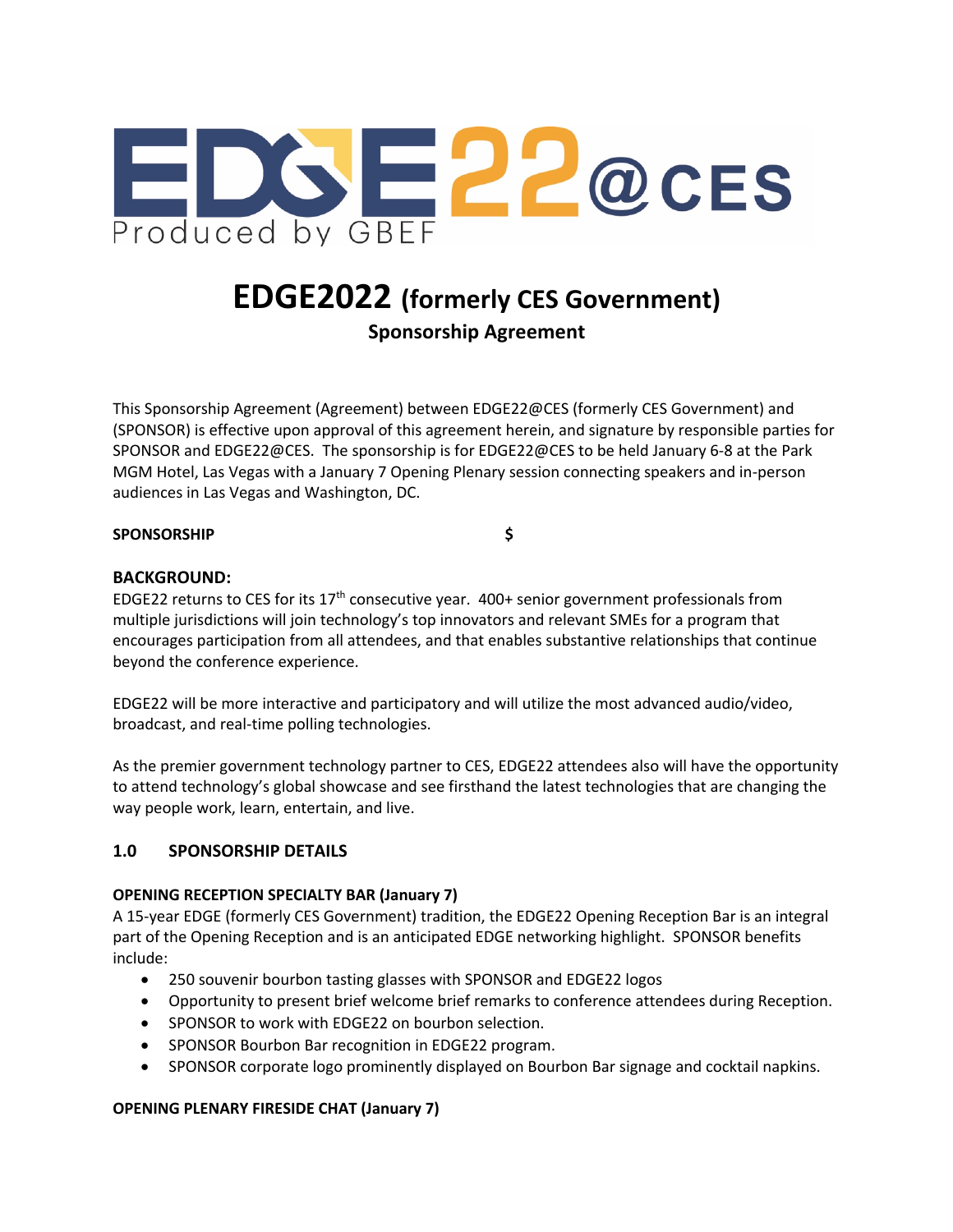SPONSOR will recommend a senior executive to participate in a fireside chat on a subject relevant to both the conference theme and SPONSOR business interests. The fireside chat will take place on the Opening Plenary session. Also participating will be a senior executive from government with major responsibilities for the intersection of technology and mission performance.

- SPONSOR will work with EDGE22 on a Roundtable theme complementary to both the conference theme and the SPONSOR business interests.
- SPONSOR to recommend Roundtable industry participant.
- SPONSOR to work with EDGE22 on selection of participating government executive.
- EDGE22 to both broadcast the fireside chat to the anticipated virtual audience, and to record and post it on the conference and GBEF websites, and on YouTube.
- SPONSOR to have access to the digital files for repurposing for business and marketing as desired.

## **EXECUTIVE ROUNDTABLE AGENDA (January 6)**

• SPONSOR may recommend one participant for one Executive Roundtable, the theme of which contributes to and complements both the conference and SPONSOR business interests.

#### **REGISTRATIONS**

- SPONSOR to receive two full conference registrations for EDGE22 Las Vegas
- SPONSOR to receive two registrations for the EDGE22 Washington DC program (January 7, 8:00 AM – 12:00 PM EST) which connects speakers and in-person audiences from 11:00 AM – 12:00 PM EST)

#### **DIGITAL AND CONFERENCE VISIBILITY**

• SPONSOR logo is prominently displayed on the conference website, signage, slides, and program in Las Vegas and Washington, DC.

## **2.0 SPONSOR OBLIGATIONS**

## **PAYMENT**

For its participation in and sponsorship of EDGE22, SPONSOR agrees to pay the sponsorship price of \$ to Upson Technology Group within 45 days of contract execution.

## **SPONSOR TRADEMARKS/SPONSOR MATERIALS**

Subject to the terms and conditions of this agreement, Sponsor grants EDGE22 the right to use Sponsor's trademarks, trade names, logo designs and company descriptions as prepared and delivered to EDGE22 by Sponsor, in any medium of advertising, marketing materials, and/or promotional goods distributed solely in conjunction with the event and in accordance with Sponsor's trademark usage guidelines.

## **MUTUAL COOPERATION**

EDGE22 shall make every effort to satisfy the terms of this agreement and exceed sponsor expectations. Should circumstances require changes in the above, EDGE22 will work with Sponsor to ensure the highest Sponsor value is achieved. Sponsor agrees to provide timely submission of required information (logo, website materials, artwork and agreed collateral).

## **3.0 EFFECTIVENESS OF AGREEMENT**

The Agreement shall become binding and effective upon delivery of Sponsor's completed and executed Agreement to: